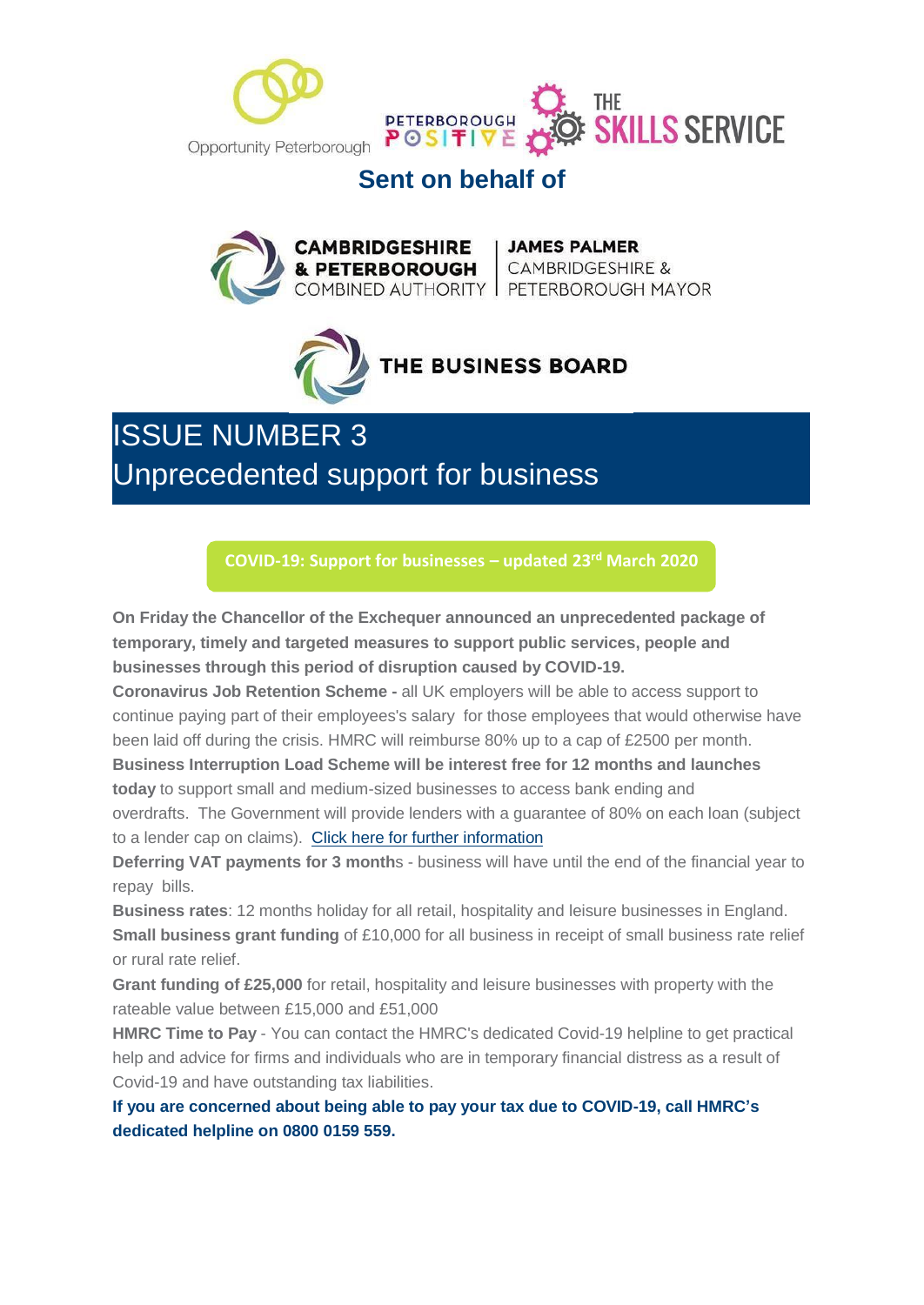#### **Business Support Helpline 0300 456 3565**

**Free ACAS webinar 'C[oronavirus](https://hes32-ctp.trendmicro.com/wis/clicktime/v1/query?url=https%3a%2f%2fmills.cmail20.com%2ft%2fd%2dl%2dmjiykz%2djkuyiitjn%2dt%2f&umid=07b3982b-81e8-4529-b62a-5a2d548cf59c&auth=032509ba71aa4d03d13cdc6bff503ed53ba3f200-bcdbd7bcba105df0c53c5dded3ca383e02f51439) – an advisory webinar for employers'**

**Find out more [by clicking here](https://hes32-ctp.trendmicro.com/wis/clicktime/v1/query?url=https%3a%2f%2fmills.cmail20.com%2ft%2fd%2dl%2dmjiykz%2djkuyiitjn%2dt%2f&umid=07b3982b-81e8-4529-b62a-5a2d548cf59c&auth=032509ba71aa4d03d13cdc6bff503ed53ba3f200-bcdbd7bcba105df0c53c5dded3ca383e02f51439)**

#### **Government Guidance in the Workplace**

- How to help prevent spread of all respiratory infections including COVID-19
- What to do if someone with suspected or confirmed to have COVID-19 has been in a workplace setting
- What advice to give to individuals who have travelled to specific areas
- Advice for the certification of absence from work resulting from Covid-19
- Latest public information and advice

**Read the latest public [information](https://www.gov.uk/guidance/coronavirus-covid-19-information-for-the-public?utm_campaign=Covid-19%20Business%20Resilience&utm_source=hs_email&utm_medium=email&utm_content=85105210&_hsenc=p2ANqtz--rmtlc7lIE1Cba1_t58FNApCnHyXz-EF4njUApufH-CxS_AGbLcgRFzYLg_jNvB8ByZPAn1d3hgxjHfyTB2VUGVqdvhQW5ha81Jt2uEic2G6KrYQizYGqyrVSPQjPhqaEUhcoV&_hsmi=85105211) and public health and public health advice about COVID-19**

**If you are concerned about being able to pay your tax due to COVID-19, call HMRC's dedicated helpline on 0800 0159 559.**

## **The Combined Authority are talking directly to Government**

The Combined Authority are working closely with Government departments to work on the detail on how business can get the emergency funding announced by the Government.

Our proposals are already with the Chancellor and he is considering them.

We are determined to keep business up to speed with the key information they need in this fast evolving environment so keep an eye on our social media sites, website and this business bulletin in your in box.

The Combined Authority continue to collect ongoing real time business resilience data to capture the health of local business and are representing this voice back to Government to ensure that support for the Cambridgeshire and Peterborough economy has the maximum impact on the people who live and work here.

Read Mayor James [Palmer's business](https://hes32-ctp.trendmicro.com/wis/clicktime/v1/query?url=https%3a%2f%2fmills.cmail20.com%2ft%2fd%2dl%2dmjiykz%2djkuyiitjn%2dd%2f&umid=07b3982b-81e8-4529-b62a-5a2d548cf59c&auth=032509ba71aa4d03d13cdc6bff503ed53ba3f200-108b3c990d22d55efb4ed2137dcc5449d48ecdbd) blog here

**Tell us about the [impact on](https://hes32-ctp.trendmicro.com/wis/clicktime/v1/query?url=https%3a%2f%2fmills.cmail20.com%2ft%2fd%2dl%2dmjiykz%2djkuyiitjn%2dh%2f&umid=07b3982b-81e8-4529-b62a-5a2d548cf59c&auth=032509ba71aa4d03d13cdc6bff503ed53ba3f200-f5f3e06d29e1bb3ec1f7117470acb82cfa6ccca3) your business**